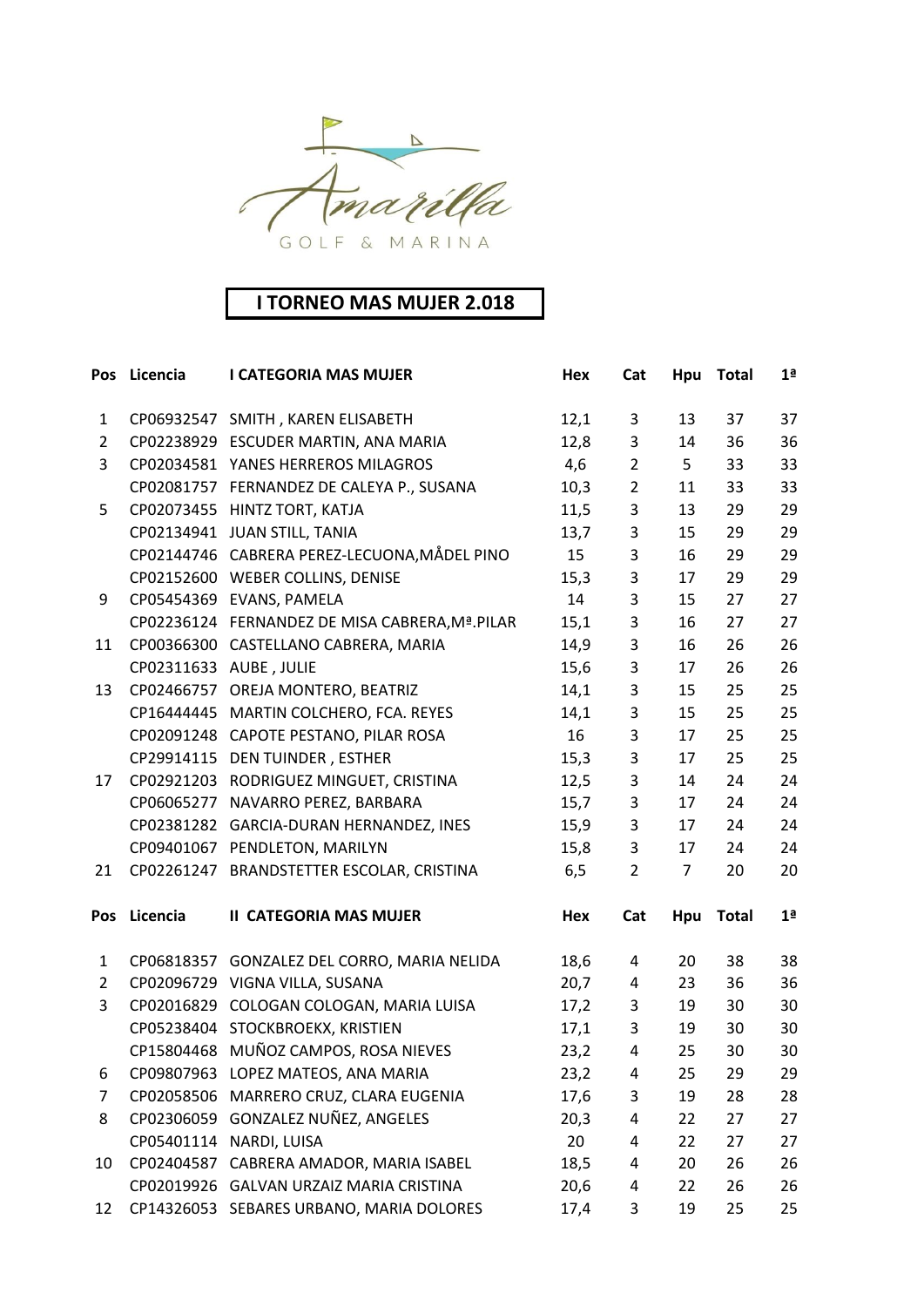|                |                        | CP16938661 HOWARD, NOREEN                       | 20,4       | 4              | 22       | 25           | 25             |
|----------------|------------------------|-------------------------------------------------|------------|----------------|----------|--------------|----------------|
|                |                        | CP02888810 GONZALEZ FERNANDEZ, PATRICIA         | 22,7       | 4              | 25       | 25           | 25             |
| 15             |                        | CP06895421 RANCATI, JESSICA                     | 16,9       | 3              | 18       | 24           | 24             |
|                | CP06889884 PO, ANGELA  |                                                 | 17,1       | 3              | 19       | 24           | 24             |
|                |                        | CP02402568 SUAREZ MARTIN, DOMINGA ROSARIO       | 23,1       | 4              | 25       | 24           | 24             |
| 18             |                        | CP35476678 RAVELO MARTEL, LYDIA                 | 17,7       | 3              | 19       | 23           | 23             |
| 19             |                        | CP02061526 RODRIGUEZ HERNANDEZ, M. NIEVES       | 19,5       | 4              | 21       | 22           | 22             |
| 20             | CP02080555             | SORIANO BENITEZ DE LUGO, NIEVES                 | 23,3       | 4              | 25       | 20           | 20             |
| 21             |                        | CP02362675 PULIDO HERNANDEZ, MARIA DOLORES      | 17         | 3              | 19       | 19           | 19             |
| Pos            | Licencia               | <b>III CATEGORIA MAS MUJER</b>                  | Hex        | Cat            | Hpu      | <b>Total</b> | 1 <sup>a</sup> |
| 1              |                        | CP01382260 VEGA BENITEZ, SORAYA                 | 25,2       | 4              | 27       | 34           | 34             |
| $\overline{2}$ |                        | CP06918261 ANQUEZ, ELISABETH                    | 25,9       | 4              | 28       | 33           | 33             |
| 3              | CP02907992             | BRANDSTETTER ESCOLAR, LORENA                    | 28,1       | 5              | 31       | 32           | 32             |
| 4              |                        | CP05903876 HINNOSAAR, KAIDI                     | 26,1       | 4              | 28       | 31           | 31             |
| 5              |                        | CP02023948 ROCHE MACHADO, MARIA ADELA           | 24,2       | 4              | 26       | 29           | 29             |
|                | CP02422163             | DE BETHENCOURT IGLESIAS, MARIA ELEN             | 25,2       | 4              | 27       | 29           | 29             |
|                |                        | CP02236115 PEDRAJAS ARBOLEDA, MÅ.ROSARIO        | 25         | 4              | 27       | 29           | 29             |
|                | CP02008267             | PUJOL NIUBO MARY PEPA                           | 26,5       | 5              | 29       | 29           | 29             |
| 9              |                        | CP02900010 PAUTRZAK, EVELINA OLIMPIA            | 26,5       | 5              | 29       | 27           | 27             |
|                |                        | CM56393585 RODRIGUEZ LOPEZ, MARGARITA           | 30,7       | 5              | 33       | 27           | 27             |
| 11             | CP02427693             | DIAZ ARVELO, ROSULA                             | 26,2       | 4              | 29       | 25           | 25             |
| 12             |                        | CP16805827 VAN SCHELVEN, PETRA                  | 25,8       | $\overline{a}$ | 28       | 23           | 23             |
|                |                        | CP06644098 DE LA COLINA, MARIA PILAR            | 26,5       | 5              | 29       | 23           | 23             |
| 14             |                        | CP02402290 GARCIA-GARAVITO PADRON, CRISTINA     | 28,2       | 5              | 31       | 17           | 17             |
|                |                        | CP06782308 LOPEZ DE ALDA INFANTE, Mª CRISTINA   | 32,6       | 5              | 35       | 17           | 17             |
| 16             |                        | CP01440179 POCH SOSA, MARIA                     | 26,5       | 5              | 29       | 13           | 13             |
| Pos            | Licencia               | <b>SCRATCH MAS MUJER</b>                        | <b>Hex</b> | Cat            | Hpu      | <b>Total</b> | 1 <sup>a</sup> |
| $\mathbf{1}$   |                        | CP02034581 YANES HERREROS MILAGROS              | 4,6        | $\overline{2}$ | 5        | 28           | 28             |
| $\overline{2}$ |                        | CP06932547 SMITH, KAREN ELISABETH               | 12,1       | 3              | 13       | 26           | 26             |
| 3              | CP02238929             | ESCUDER MARTIN, ANA MARIA                       | 12,8       | 3              | 14       | 23           | 23             |
| 4              |                        | CP02081757 FERNANDEZ DE CALEYA P., SUSANA       | 10,3       | $\overline{2}$ | 11       | 22           | 22             |
| 5              | CP06818357             | GONZALEZ DEL CORRO, MARIA NELIDA                | 18,6       | 4              | 20       | 19           | 19             |
|                | CP02134941             | JUAN STILL, TANIA                               | 13,7       | 3              | 15       | 19           | 19             |
| 7              |                        | CP02073455 HINTZ TORT, KATJA                    | 11,5       | 3              | 13       | 17           | 17             |
| 8              | CP02096729             | VIGNA VILLA, SUSANA                             | 20,7       | 4              | 23       | 15           | 15             |
|                |                        | CP02144746 CABRERA PEREZ-LECUONA, MÅDEL PINO    | 15         | 3              | 16       | 15           | 15             |
|                |                        | CP02236124 FERNANDEZ DE MISA CABRERA, Mª. PILAR | 15,1       | 3              | 16       | 15           | 15             |
|                |                        | CP05454369 EVANS, PAMELA                        | 14         | 3              | 15       | 15           | 15             |
| 12             | CP02016829             | COLOGAN COLOGAN, MARIA LUISA                    | 17,2       | 3              | 19       | 14           | 14             |
| 13             | CP05238404             | STOCKBROEKX, KRISTIEN                           | 17,1       | 3              | 19       | 13           | 13             |
|                | CP02311633 AUBE, JULIE |                                                 | 15,6       | 3              | 17       | 13           | 13             |
|                |                        | CP02152600 WEBER COLLINS, DENISE                | 15,3       | 3              | 17       | 13           | 13             |
|                |                        | CP29914115 DEN TUINDER, ESTHER                  | 15,3       | 3              | 17       | 13           | 13             |
|                | CP02466757             | OREJA MONTERO, BEATRIZ                          | 14,1       | 3              | 15       | 13           | 13             |
|                | CP16444445             | MARTIN COLCHERO, FCA. REYES                     | 14,1       |                |          |              |                |
|                |                        |                                                 |            |                |          |              |                |
|                |                        | CP02921203 RODRIGUEZ MINGUET, CRISTINA          | 12,5       | 3<br>3         | 15<br>14 | 13<br>13     | 13<br>13       |